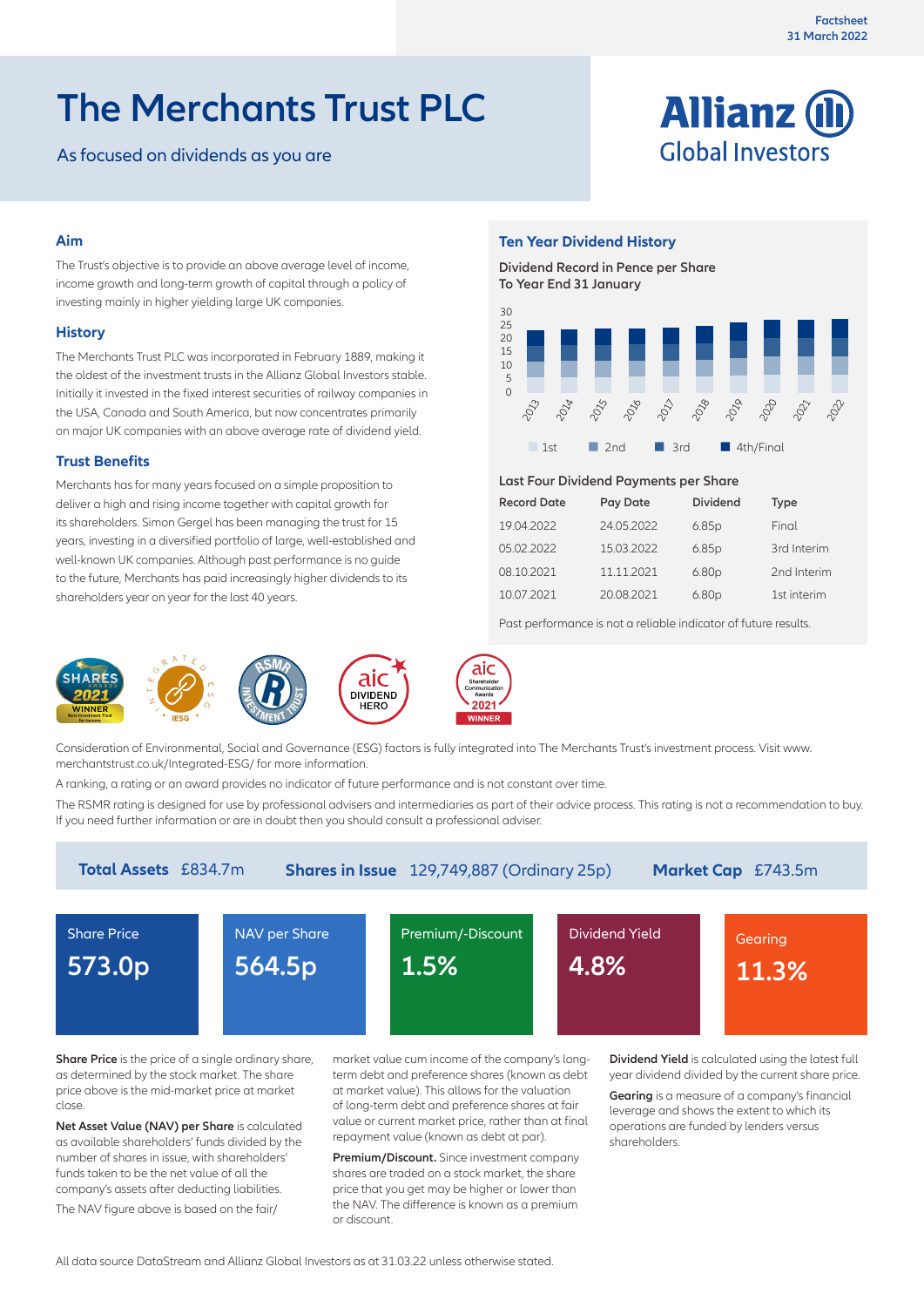### **Fund Manager's Review**

The US Federal Reserve raised interest rates for the first time since the pandemic began, in response to rapidly rising prices, most notably oil and gas, following the Russian invasion of Ukraine. Bond yields rose on expectations of further interest rate increases, causing bond prices to fall.

Equity markets initially fell, on geopolitical concerns and fears about the impact of higher inflation. Markets subsequently rallied, with the FTSE All-Share index giving a total return of just over 1%, and delivering a positive return so far this calendar year. Within the stock market there was a considerable polarisation of sector performances. The mining and oil & gas sectors rallied on the back of strong commodity prices. Defensive sectors like pharmaceuticals, healthcare and utilities were also strong. However, economically sensitive sectors fell heavily on fears of an economic slowdown caused by surging energy prices, a squeeze on disposable incomes and rising costs for businesses. Sectors like retail, housebuilders and travel & leisure were worst affected.

The portfolio performance lagged behind the stock market return. The NAV total return of 0.3% was also behind the 1.3% return from the benchmark index. Not owning the pharmaceutical company AstraZeneca and the miner Glencore held back relative returns, as both shares rallied. Also, ITV shares fell heavily as the company announced significant increase in expenditure on content, to boost its streaming services such as HUB and Britbox. On the other hand, Homeserve shares rose by 25%, in response to a potential takeover offer being considered by Brookfield. Man Group shares also responded well to annual results, and Drax continued to rally.

# **In all these situations, we have focused on the long-term attractions of individual companies that we could invest in, and how they were valued**

We added two new companies to the portfolio in March. Unilever is one of the world largest consumer goods companies, supplying 3.4bn people a day across 190 countries, with food, personal care and homecare products, including brands like Dove, Magnum and Knorr. The shares have been poor performers in the last two years, as Covid-19 disruption has held back growth in emerging markets in particular, and rising commodity costs has put pressure on profitability. We see long term potential for the business as demonstrated by the majority of sales coming from emerging markets, which should grow faster than developed markets. We also expect a continued improvement in the product mix towards faster growing categories and believe there should be a recovery in profitability as inflationary cost increases moderate and price rises are passed through to consumers. The valuation was attractive considering the quality of the company, and it offered a good dividend yield.

We funded Unilever by selling other defensive portfolio holdings, to maintain the broad cyclicality of the portfolio. In particular, we sold the information and analytics company Relx which has performed well since our purchase in early 2021 and had reached our assessment of fair value. We also reduced Vodafone and took some profits in National Grid and SSE

The other new company was OSB (OneSavingsBank) a specialist bank with a strong market position in the professional buy-to-let market.



#### **Simon Gergel, Portfolio Manager**

The Merchants Trust PLC is managed by Simon Gergel who is Chief Investment Officer, UK Equities at AllianzGI and has 32 years investment experience. He is pictured here with Matthew Tillett, Senior Portfolio Manager. Simon joined AllianzGI in April 2006 from HSBC Halbis Partners where he managed over £900m in high income funds as well as core institutional and life UK equity portfolios. Prior to joining HSBC, Simon worked for 14 years at Phillips & Drew Fund Management / UBS Asset Management.

The bank earns higher returns, has delivered better growth and has stronger capital ratios than most of the big banks, yet was trading on a very undemanding valuation. We decided to switch around half of the Barclays holding into OSB, after Barclays had performed well in the prior 18 months, and because the outlook had deteriorated for Barclays' investment banking operation.

Elsewhere, we sold out of TotalEnergies, which has material exposure to Russia. We reinvested part of the proceeds back into sector peers, but reduced the overall energy position, after strong performance.

In recent years we have seen many challenging periods; the Global Financial Crisis, the Covid-19 pandemic, and, to a lesser extent the uncertainty over Brexit. As investors, it is important to maintain perspective. In all these situations, we have focused on the long-term attractions of individual companies that we could invest in, and how they were valued.

Assessing the situation today, the good news is that corporate profitability, as reported in recent results, has generally recovered well from the worst of the pandemic impact. The UK stock market is reasonably priced compared to long term averages, and remains polarised, with many sound companies trading on very attractive valuations, from which we believe they can deliver strong shareholder returns and a high income stream.

The average valuation of companies in the portfolio is at a significant discount to the broader stock market. The portfolio is diversified into cyclical, defensive, commodity and financial companies, many with uncorrelated or idiosyncratic risks. There is a broad mix of sectors and geographic exposures, within the context of a high conviction, actively managed portfolio. Whilst there is considerable uncertainty today, we believe that this portfolio can continue to deliver Merchants' objectives of delivering a high and rising income stream and long term capital growth.

## **Simon Gergel 25 April 2022**

**This is no recommendation or solicitation to buy or sell any particular security. Any security mentioned above will not necessarily be comprised in the portfolio by the time this document is disclosed or at any other subsequent date.**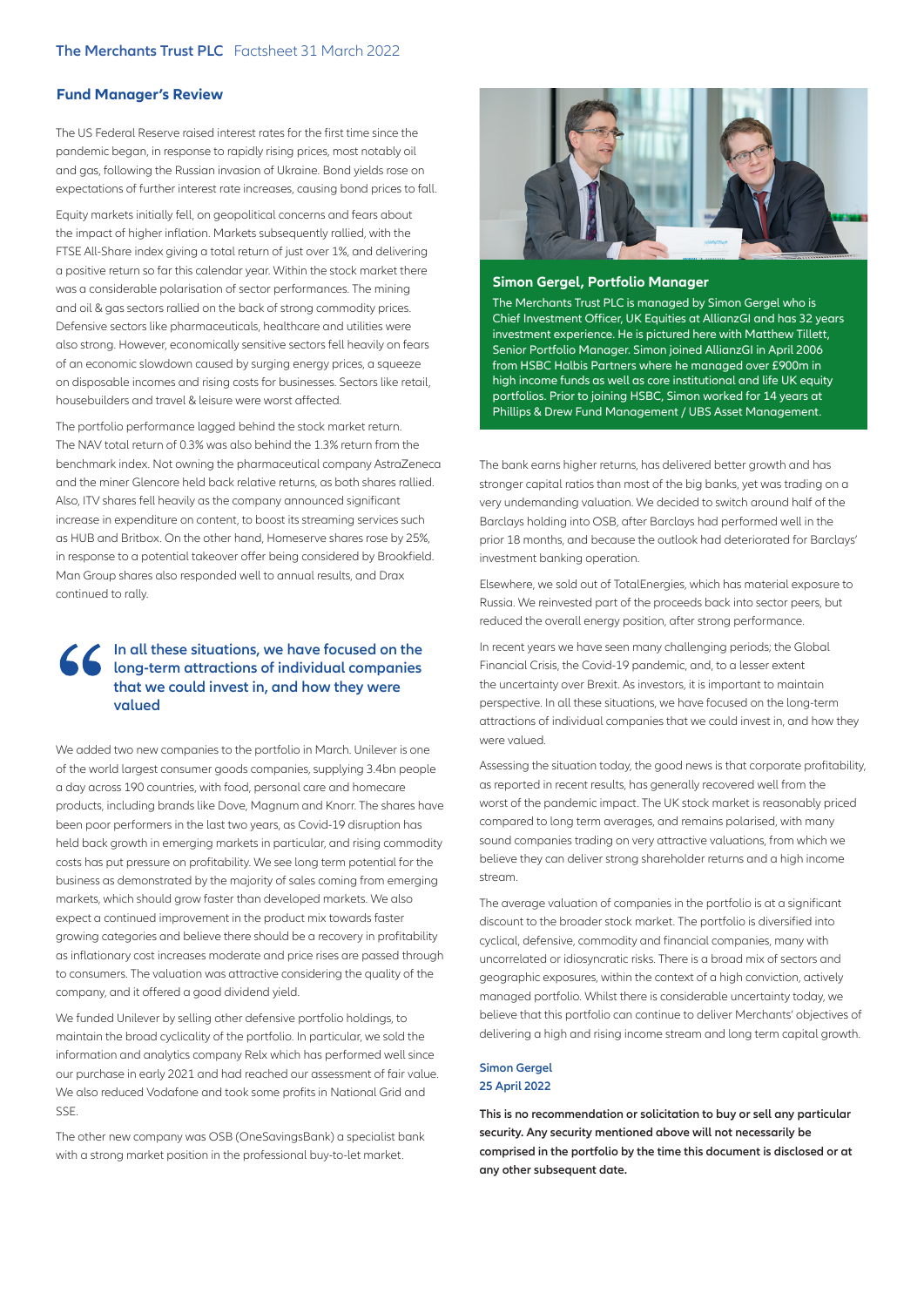# **Performance Track Record**

#### **Five Year Performance** (%)



#### **Risk & Features**

Investment trusts are quoted companies listed on the London Stock Exchange. Their share prices are determined by factors including the balance of supply and demand in the market.

Merchants seeks to enhance returns for its shareholders through gearing which can boost the Trust's returns when investments perform well, though losses can be magnified when investments lose value. You should be aware that this Trust may be subject to sudden and large falls in value and you could suffer substantial capital loss.

Derivatives may be used to manage the Trust efficiently.

#### $\blacksquare$  Share Price  $\blacksquare$  NAV (debt at fair value)

■ Benchmark: With effect from 1 February 2017 the benchmark changed from the FTSE 100 to the FTSE All-Share Index

| Cumulative Returns (%)   | Discrete 12 Month Returns to 31 March (%) |     |      |      |      |                          |      |      |         |      |      |
|--------------------------|-------------------------------------------|-----|------|------|------|--------------------------|------|------|---------|------|------|
|                          | 3M                                        | 6M  | 1Y   | 3Y   | 5Y   |                          | 2022 | 2021 | 2020    | 2019 | 2018 |
| <b>Share Price</b>       | 37                                        | 8.3 | 21.6 | 39.3 | 61.5 | <b>Share Price</b>       | 21.6 | 44.1 | $-20.4$ | 7.9  | 7.5  |
| NAV (debt at fair value) | 2.6                                       | 7.6 | 20.2 | 41.7 | 51.6 | NAV (debt at fair value) | 20.2 | 57.2 | $-25.0$ | 3.6  | 3.3  |
| Benchmark                | 0.5                                       | 4.7 | 13.0 | 16.8 | 25.8 | Benchmark                | 13.0 | 26.7 | $-18.5$ | 6.4  |      |

Source: Thomson Reuters DataStream, percentage growth, mid to mid, total return to 31.03.22. Copyright 2022 © DataStream, a Thomson Reuters company. All rights reserved. DataStream shall not be liable for any errors or delays in the content, or for any actions taken in reliance thereon.

Past performance is not a reliable indicator of future returns. You should not make any assumptions on the future on the basis of performance information. The value of an investment and the income from it can fall as well as rise as a result of market fluctuations and you may not get back the amount originally invested. This investment trust charges 65% of its annual management fee to the capital account and 35% to revenue. This could lead to a higher level of income but capital growth will be constrained as a result.

#### **Portfolio Breakdown**

#### **Sector Breakdown** (%)

| Financials                    | 22.8 |  |
|-------------------------------|------|--|
| <b>Consumer Staples</b>       | 16.1 |  |
| <b>Consumer Discretionary</b> | 13.2 |  |
| Industrials                   | 12.9 |  |
| Energy                        | 9.4  |  |
| <b>Utilities</b>              | 9.0  |  |
| <b>Health Care</b>            | 6.3  |  |
| <b>Materials</b>              | 3.1  |  |
| <b>Communication Services</b> | 2.9  |  |
| <b>Real Estate</b>            | 2.0  |  |
| Cash                          | 23   |  |
|                               |      |  |

#### **Geographic Breakdown\*** (%)

| UK           | 94.8 |  |
|--------------|------|--|
| Europe ex UK | 5.2  |  |



#### **Top Ten Holdings** (%)

| GlaxoSmithKline            | 5.0 |
|----------------------------|-----|
| British American Tobacco   | 4.1 |
| Imperial Brands            | 4.1 |
| Shell                      | 3.9 |
| Scottish & Southern Energy | 3.3 |
| <b>BAE Systems</b>         | 3.3 |
| Drax Group                 | 3.3 |
| <b>IG Group</b>            | 3.2 |
| Rio Tinto                  | 3.1 |
| <b>WPP</b>                 | 2.9 |
|                            |     |
| Total number of holdings** |     |

\*\*Excludes derivatives

# **Market Cap Breakdown** (%)

| <b>FTSE 100</b> | 58.2 |      |  |
|-----------------|------|------|--|
| <b>FTSE 250</b> | 29.0 |      |  |
| Small Cap       | 5.4  |      |  |
| Other           | 5.1  | a ka |  |
| Cash            | つく   |      |  |

The data shown is not constant over time and the allocation may change in the future. Totals may not sum to 100.0% due to rounding. This is no recommendation or solicitation to buy or sell any particular security. \*Excludes Cash